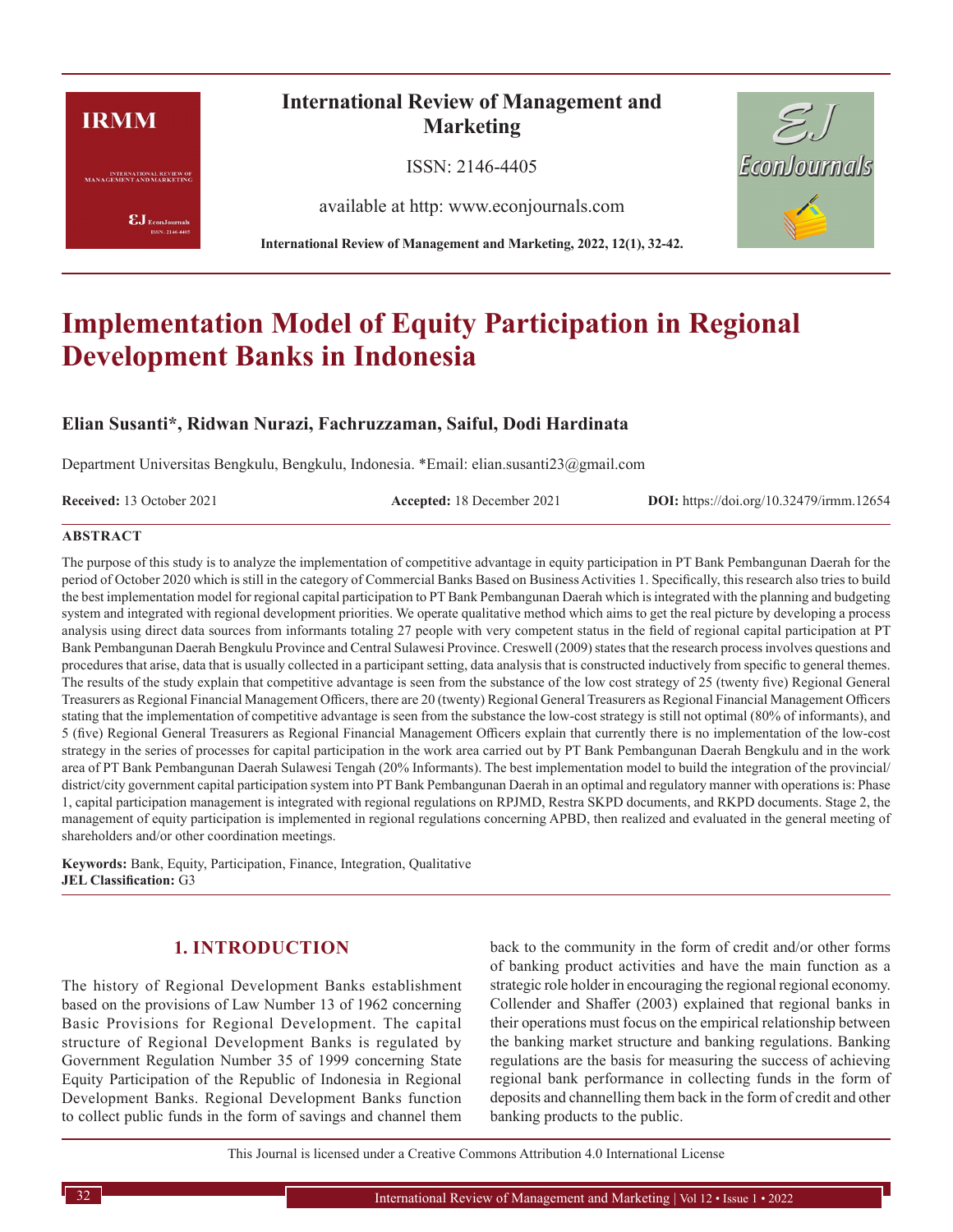Law Number 1 of 2004 concerning the State Treasury requires every Regional Government to establish a Regional General Treasury Account at a bank that has been determined by the Regional Head. Most of the banks designated as regional treasury accounts are Regional Development Banks in each region. Regional Development Bank is one of the regional banks appointed as regional treasury holders in Indonesia. Regional Development Banks as one of the banks in the National Banking System have a significant function in the context of regional economic development. One of the competitive advantages of Regional Development Banks is being able to open service networks in regions by cooperating with regional governments to manage regional general cash accounts. The pattern of work carried out by Regional Development Banks is currently responding to the need for an orientation to improve banking services for the community and local governments. The banking performance orientation is intended to provide confirmation that business orientation must prioritize the interests of the community and cooperation partners which will have an impact on the achievement of successful performance (Porter, 1985).

List of core capital of 27 (twenty seven) Regional Development Banks in Indonesia in semester 2 of 2020, showing data that there are 2 Regional Development Banks that have not been able to leave the category of commercial banks based on business activity I (core capital of less than 1 trillion rupiah) as of October 2020 medium, namely Central Sulawesi Bank with a core capital ownership composition of IDR 956.599.000.000,- and Bank Bengkulu with a core capital ownership composition of IDR 853.116.000.000,-. Central Sulawesi Bank and Bengkulu Bank are ranked  $24<sup>th</sup>$  and  $25<sup>th</sup>$  in the ranking of Regional Development Banks assessed from the composition of the core capital structure. Furthermore, the Lampung Regional Development Bank and the Banten Regional Development Bank experienced a fairly good growth in core capital composition since 2019. The Lampung Regional Development Bank was in the composition of the core capital structure of IDR 697.368.000,- in 2019 increasing to IDR 1.042.806.000,- in in 2020. Bank Banten has a core capital structure composition of IDR 154.139.000.000,- in 2019 increasing to IDR 1.561.982.000,- in 2020. The rapid growth of the Lampung Regional Development Bank and Banten Regional Development Bank are 2 (two) phenomena which is different from the conditions of the Central Sulawesi Development Bank and the Bengkulu Sulawesi Development Bank. In addition to optimizing banking services, the achievement of the performance target for equity participation is also one of the indicators for improving the internal capital structure of PT Bank Pembangunan Daerah which fulfills core capital in accordance with the provisions of the Financial Services Authority Regulation, where the shareholders are dominated by local governments, be it the government. provincial, district and city governments.

The implementation of the shareholder structure of regional governments varies widely, so far there is no national-scale technical policy that can provide regular core capital strengthening to strengthen the capital structure of Regional Development Banks in Indonesia. This regulatory weakness is one of the reasons why several Regional Development Banks have difficulty in fulfilling the required capital structure through the Financial Services Authority Regulation. Supporting the core capital strength of Regional Development Banks in Indonesia is implemented through regional regulations that regulate the composition and amount of capital participation that must be met by Regional Governments to Regional Development Banks. The format for the regulation of capital participation in Regional Development Banks has not yet been established as a standard model, this can be seen from the composition of the existing capital structure in 27 Regional Development Banks throughout Indonesia. The following is a breakdown of the core capital of 27 Regional Development Banks throughout Indonesia for the last 5 years (2016-2020) in Appendix Table 1.

In the end of October 2020, there were still 2 (two) Regional Development Banks with a capital structure composition below 1 trillion, namely the Central Sulawesi Regional Development Bank and the Bengkulu Regional Development Bank. Meanwhile, the Regional Development Banks that experienced a very rapid increase in capital structure for the October 2020 period were the Lampung Regional Development Bank and the Banten Regional Development Bank, whose composition of capital structures experienced a very significant increase in 2020, namely at a core capital position of above 1 trillion.

Other scientific studies on the topic of equity participation are still very limited since the 2009-2019 period. The direct research emphasizes the identification of factors that cause local governments as shareholders of PT Bank Pembangunan Daerah which tend not to fulfil their commitments to realize equity participation in accordance with the regional regulations of their respective provincial/district/city governments. This study tries to formulate the best implementation model to build the commitment of the provincial/district/city governments in realizing optimal investment in PT Bank Pembangunan Daerah in Indonesia. According to agency theory, Jensen and Meckling (1976), explains that agency describes the relationship between shareholders as principals and management as agents. Management is a party contracted by shareholders to work in the interests of shareholders. Because they are elected, the management must be accountable for all their work to the shareholders. Jensen and Meckling (1976) explain the agency relationship as "an agency relationship as a contract under which one or more person engages another person to perform some service on their behalf which involves delegating some decision making authority to the agent."

In the equity participation system, according to agency theory, conflicts often occur between the principal and the agent, which can be reduced by aligning the interests between the principal and the agent. The presence of managerial ownership of shares can be used to reduce agency costs that could potentially arise, because by owning company shares, managers are expected to directly feel the benefits of every decision they make (Jensen and Meckling, 1976). Different facts occur in the implementation of local government equity participation in PT Bank Pembangunan Daerah, participation of capital participation by local governments is constrained by regulations that have not been formulated properly, so there is no attempt to provide certain limits in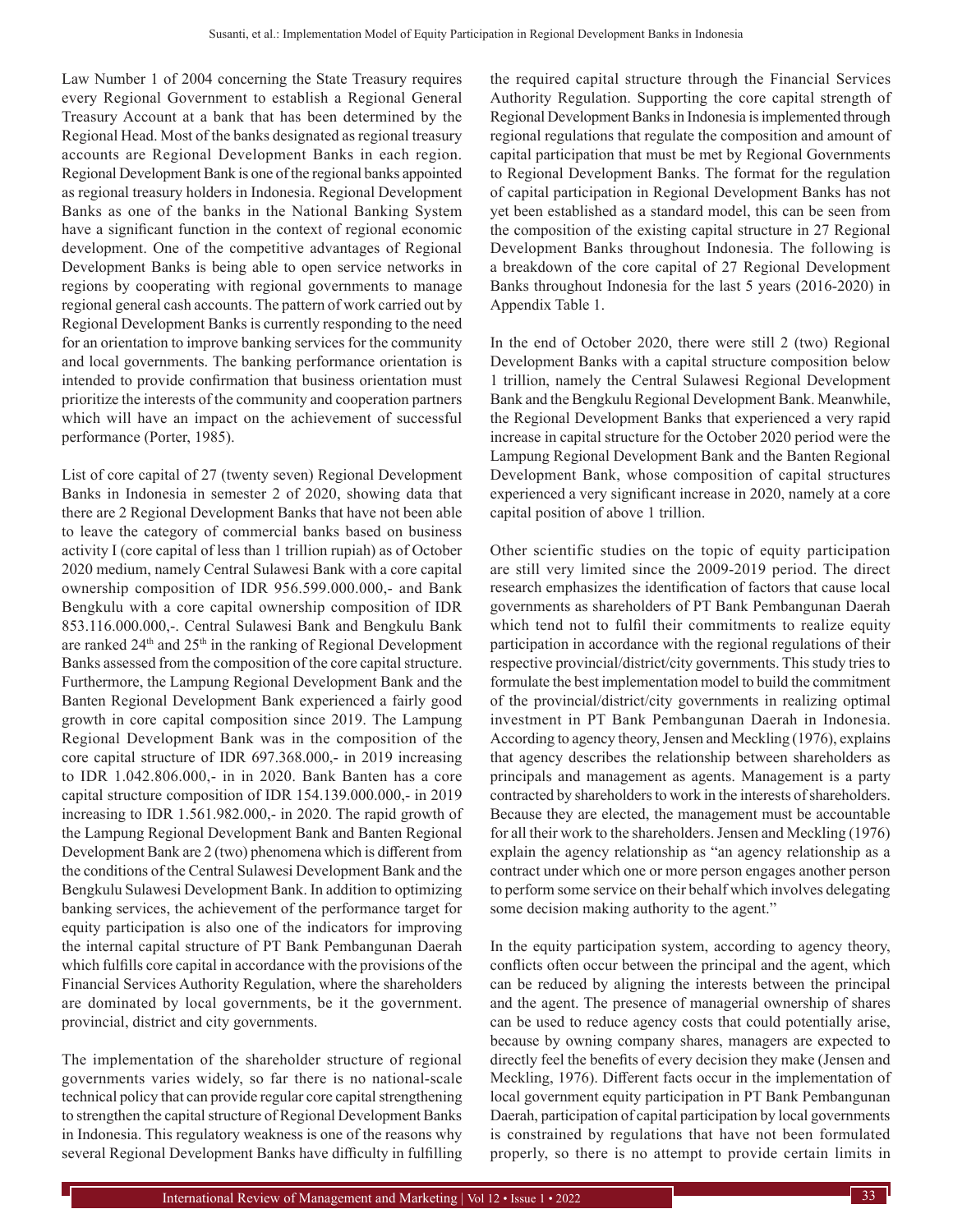achieving the performance of capital participation towards the predetermined target. After regulatory problems, another dominant problem is that regional banks do not carry out and/or are not optimal in implementing the principles of competitive advantage in regional capital participation in PT Bank Pembangunan Daerah. This condition is one of the causes of the core capital of PT Bank Pembangunan Daerah until the period of October 2020 has not met the minimum target of core capital of 1 trillion. This research will provide an up-to-date contribution in the form of an optimal implementation model for local government equity participation in accordance with the provisions in the regulations governing regional capital participation which in previous studies have not found many formulations of the ideal equity participation model for improving share ownership structure PT Bank Pembangunan Daerah in Indonesia. Another contribution to the renewal of research is related to the inventory of what factors are the cause of local governments as shareholders in PT Bank Pembangunan Daerah tend not to carry out the function of competitive advantage in implementing capital participation in accordance with provincial/district/city government regulations.

# **2. LITERATURE REVIEW**

## **2.1. Competitive Advantage**

Competitive advantage was first recognized in 1985 as a companion to competitive strategy. Competitive strategy initially concentrates on industries and firms. One of the operational focuses of competitive advantage work is looking at the basics of sustainability in companies and industries. The practice of competing in the industry requires companies to carry out various separate activities such as ordering, calling customers, assembling products, and training employees. Competitive advantage, also introduces the concept of the value chain, a general framework for thinking strategically about business activities. The activity-based enterprise view also provides a basis for thinking about businessbased strategies (Porter, 1985). Competitive advantage explores the role of complementary products or services in competition and competitive advantage in several industries. Activities that support competitive advantage are the ability of a company to achieve economic benefits above the profits that can be achieved by competitors in the market in the same industry. Companies that have competitive advantages always have the ability to understand changes in market structure and are able to choose effective marketing strategies. Competitive advantage is the company's ability to create a product or service offering that is more valued by customers than competing companies (Porter, 1985).

Porter (1985) states that competitive advantage is the ability obtained through the characteristics and resources of a company to have higher performance than other companies in the same industry or market. The issue of competitive advantage became very popular after Porter developed the concept. Porter (1985) also stated that a competitive advantage exists if there is a match between the distinguishing competencies of a company and the critical factors for success in the industry that cause the company to have far better performance than its competitors. There are two basic ways to achieve competitive advantage. First, this advantage can be achieved when a company adopts a low-cost strategy that enables it to offer products at lower prices than its competitors. Second, with a product differentiation strategy, so that customers perceive that they are getting unique benefits that are suitable for an adequate price.

The generic competitive strategy explains that the company always puts itself in one of the main aspects, namely: a comprehensive cost advantage strategy or a differentiation strategy. The target is relatively narrow, so the strategy will develop into a focused strategy (Porter, 1985). This generic strategy is distinguished according to the competitive advantage it has and the intended target market, namely: (1) the low cost strategy emphasizes efforts to produce standard products (same in all aspects) with very low unit costs. These products (goods/services) are usually aimed at consumers who are relatively easily affected by price shifts or use price as a decision-making factor, (2) product differentiation strategies, encourage companies to be able to find their own uniqueness in the target market. The uniqueness of the product (goods/services) that is put forward, allows a company to attract the maximum interest from potential consumers, (3) focus strategy, used to build competitive advantage in a narrower market segment. This type of strategy is intended to serve the needs of consumers whose numbers are relatively small and their decision to buy is not influenced by price.

#### **2.2. Implementation**

Strategy implementation is an administrative task related to the design and management of systems to achieve the best integration of people, structures, processes and resources in achieving organizational goals. Strategy implementation is often called the action stage of strategic management (David, 2011). Strategy implementation is an administrative task related to the design and management of systems to achieve the best integration of people, structures, processes and resources in achieving organizational goals (Spekman, 1983). Administrative strategy implementation focuses on the work pattern of structures, processes and resources to achieve certain goals in a public organization. The integration of structures, processes and resources is the main way of thinking to see the success of implementation in public organizations. Some processes that can cause implementation failure, are more due to the malfunctioning of the integration system in implementation management.

The implementation of an effective strategy basically pays attention to the relationship between seven factors, namely strategy, structure, systems, style, staff, skills, subordinate goals (Okumus, 2003). Strategy implementation is an administrative task related to the design and management of systems to achieve the best integration of people, structures, processes and resources in achieving organizational goals (Spekman, 1983). Strategy implementation is often called the action stage of strategic management (David, 2011). In principle, implementation in the context of strategic management is the process by which the organization moves from the formulation of strategic plans into the operations needed to achieve the specific goals and strategies identified in the plans. Implementation is an important part in a series of strategic management. The implementation of the feasibility analysis of the strategic plan objectives is successfully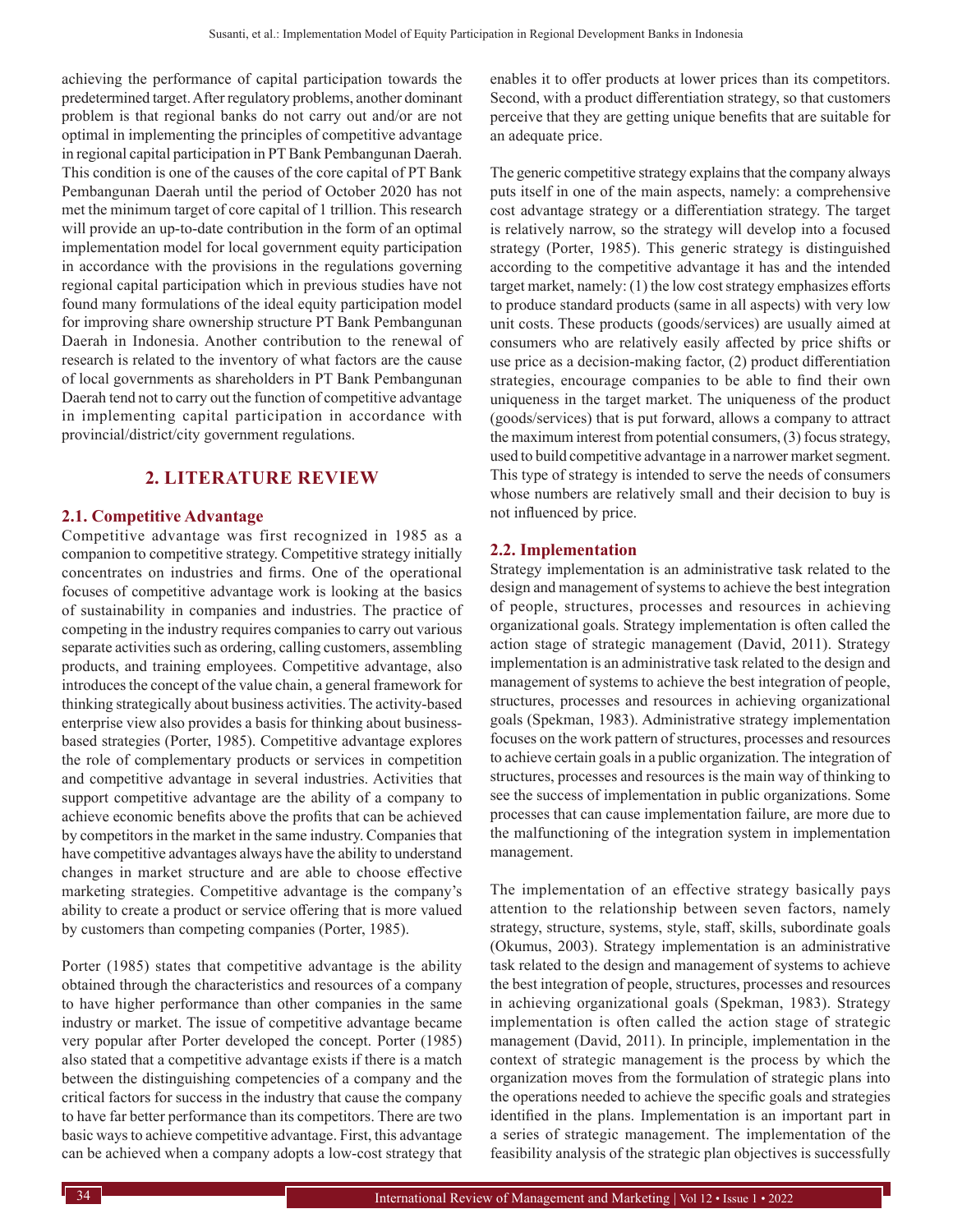implemented if the actual operations are in accordance with the well-planned operations and the actual results are in accordance with the planned or anticipated results. Strategic management is incomplete and of little value without effective implementation. The last element of strategic management is the implementation process (David, 2011), with implementation it can be seen the extent to which planning can run well in an organizational system or tends to the opposite.

#### **2.3. Stakeholder Theory**

One of the supporting theories that is used as a benchmark in this research is stakeholder theory. The word stakeholder first appeared in the management literature in an internal memorandum at the Stanford Research Institute, in 1963. The term stakeholder was intended to generalize the idea of shareholders as the only group requiring responsive management. Thus, the concept of stakeholders was originally defined as those groups without whose support the organization would not exist. The list of stakeholders initially includes shareholders, employees, customers, suppliers, lenders and the public. Derived from the work of Igor Ansoff and Robert Stewart in the planning department at Lockheed, and later Marion Doscher and Stewart at the Stanford Research Institute, the original approach served an important information function in the Stanford Research Institute's corporate planning process (Freeman, 1984). The role of stakeholders in the organization is very important because it is in the dimension of mutual influence.

In subsequent developments the original definition of stakeholder (Freeman, 1984) was considered too broad by Mitchell et al. (1997), who questioned the more appropriate way to identify stakeholders in order to feel more certain about who are stakeholders and who are not. Mitchell et al. (1997) answer that question by describing 3 (three) identifying attributes that stakeholders may have that give the color of relationships, namely, strength, legitimacy and urgency. Mitchell et al. (1997) use the term stakeholder salience to be prioritized in the organization. Furthermore, Mitchell et al. (1997) defines stakeholder salience as the degree to which a manager gives priority to the demands of competing stakeholders. The most salience stakeholder is the stakeholder with the most attributes. Stakeholder salience will be given more attention and therefore will get priority Mitchell et al. (1997). Further explanation illustrates that stakeholder salience is not fixed, but changes according to changes in time and various factors that affect managers' assessments of the attributes possessed by stakeholders Mitchell et al. (1997).

In the beginning, the shareholders were the only stakeholders of the company. This view is based on the argument presented by Freeman (1984) which says that the main goal of the company is to maximize the wealth of its owners. However, Freeman (1984) disagrees with this view, and expands the definition of stakeholders to include more constituencies. The role of stakeholders in the organization is very important because it is in the dimension of mutual influence. Stakeholders are also defined as "any group or individual who can affect or is affected by the achievement of the organization's objectives" (Freeman, 1984). Stakeholder Theory Freeman's, (1984) defines stakeholders as a group or individual who can have an impact or be affected by the results of the

company's goals. Stakeholders are stakeholders, namely parties or groups who have an interest, either directly or indirectly, on the existence or activities of the company, and therefore these groups influence and/or are influenced by the company. Stakeholders include stockholders, creditors, employees, customers, suppliers, public interest groups, and government bodies.

Mitchell et al. (1997), questioned the stakeholder from Freeman's definition of stakeholder which is considered too broad to be able to feel more certain about who is a stakeholder and who is not. Mitchell et al. answer that question by describing 3 (three) identifying attributes that stakeholders may have that give the color of relationships, namely, strength, legitimacy and urgency. Mitchell et al. use the term stakeholder salience to be prioritized in the organization. Mitchell et al. (1997) define stakeholder salience as the degree to which a manager gives priority to competing stakeholder demands. The most salience stakeholder is the stakeholder with the most attributes. Stakeholder salience will be given more attention and therefore will get priority (Mitchell et al., 1997).

Mitchell et al. (1997), questioned the stakeholder from Freeman's definition of stakeholder which is considered too broad to be able to feel more certain about who is a stakeholder and who is not. Mitchell et al. answer that question by describing 3 (three) identifying attributes that stakeholders may have that give the color of relationships, namely, strength, legitimacy and urgency. Mitchell et al. use the term stakeholder salience to be prioritized in the organization. Mitchell et al. (1997) define stakeholder salience as the degree to which a manager gives priority to competing stakeholder demands. The most salience stakeholder is the stakeholder with the most attributes. Stakeholder salience will be given more attention and therefore will get priority (Ronald K. Mitchell et al., 1997).

Stakeholder theory explicitly considers the impact of corporate disclosure policies when there are different stakeholder groups in a company. Disclosure of information by companies is used as a management tool to manage the information needs needed by various groups. Therefore, management discloses this social and environmental responsibility information in order to manage stakeholders so that the company gets support from them. This support can affect the survival of the company. Mitchell et al. (1997) explain that stakeholder theory is a theory which states that all stakeholders have the right to obtain information about company activities that can influence their decision making. Stakeholders can also choose not to use the information and cannot play a direct role in a company.

#### **2.4. Agency Theory**

The second supporting theory that is used as a benchmark in this study is agency theory. Agency theory describes the relationship between shareholders as principals and management as agents. Management is a party contracted by shareholders to work in the interests of shareholders. Because they are elected, the management must be accountable for all their work to the shareholders. Jensen and Meckling (1976) explain agency relationship as "an agency relationship as a contract under which one or more person engage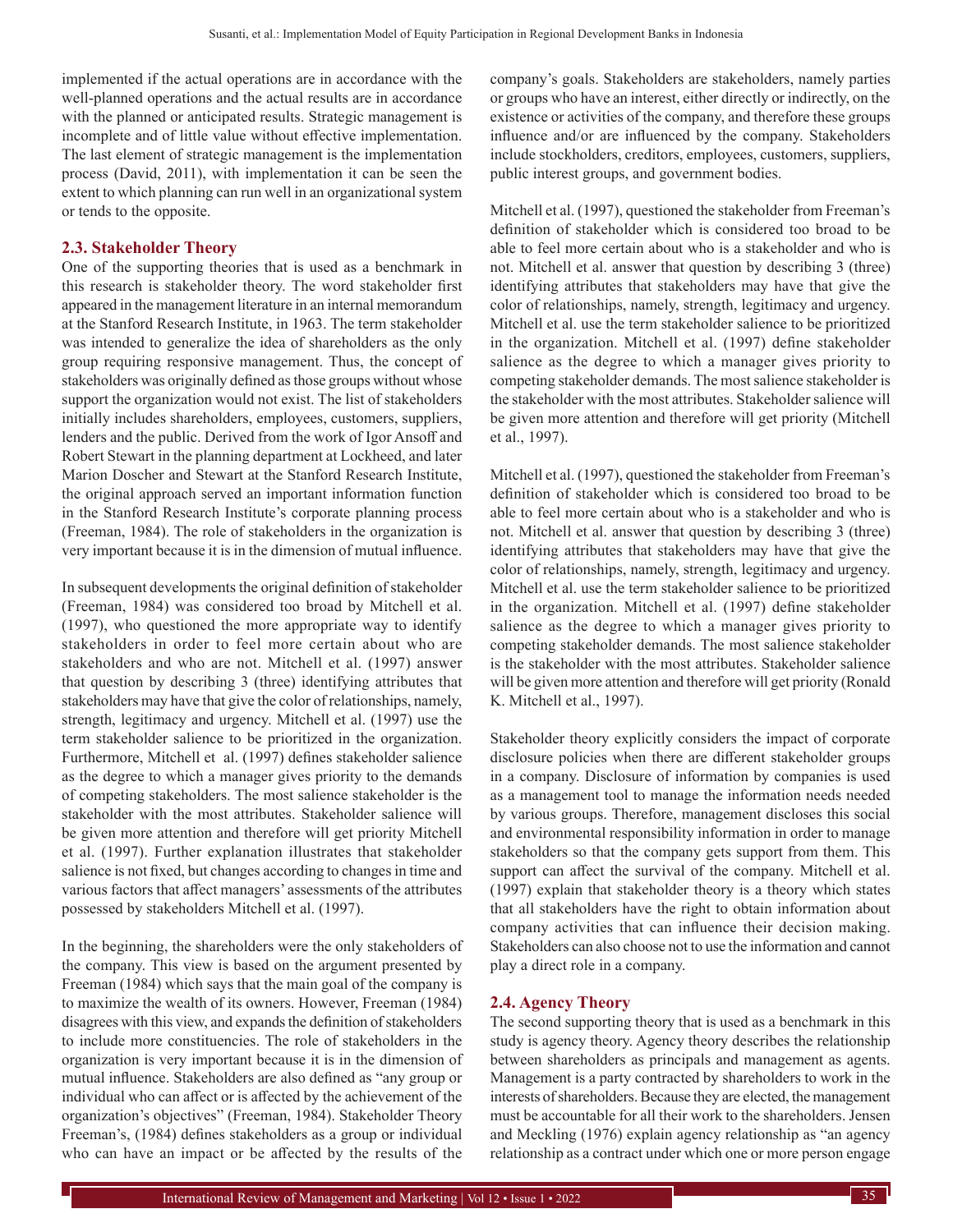another person to perform some service on their behalf which involves delegating some decision making authority to the agent" Agency relationship is a contract in which one or more people instruct another person to perform a service on behalf of the principal and authorize the agent to make the best decisions for the principal. If both parties have the same goal of maximizing the value of the company, it is believed that the agent will act in a manner that is in the interests of the principal.

Potential agency problems occur when the manager's share of the company's shares is less than one hundred percent. With the proportion of ownership that is only part of the company, managers tend to act for personal interests and not to maximize the company. This will later cause agency costs. Jensen and Meckling (1976) define agency cost as the sum of the costs incurred by the principal to supervise the agent. It is almost impossible for companies to have zero agency costs in order to ensure that managers will make optimal decisions from the shareholders' point of view because of the large difference in interests between them. According to agency theory, the conflict between the principal and the agent can be reduced by aligning the interests between the principal and the agent. The presence of share ownership by managers can be used to reduce agency costs that have the potential to arise, because by owning company shares, managers are expected to feel directly the benefits of every decision they make.

According to Bathala and Moon, (1994) there are several ways that are used to reduce conflicts of interest, namely: (a) increasing share ownership by management, (b) increasing the dividend to net income ratio, (c) increasing funding sources through debt, (d) share ownership by institution. While the concept of Bathala and Moon, (1994), suggested several ways that can be done in reducing agency problems, namely: (1) Increasing insider ownership. The company increases the share of management ownership to align the position of managers with shareholders so that they act in accordance with the wishes of shareholders. By increasing the percentage of ownership, managers become motivated to improve performance and are responsible for increasing shareholder wealth. (2) The approach of external supervision is carried out through the use of debt. The addition of debt in the capital structure can reduce the use of shares so as to minimize the agency costs of equity. However, the company has an obligation to repay the loan and pay the interest expense periodically. In addition, the use of debt that is too large will also cause agency conflicts between shareholders and debtholders, resulting in agency costs of debt. (3) Institutional investors as monitoring agents.

Some researchers state that the form of stock distribution from outside, namely institutional investors and shareholders dispersion can reduce the agency cost of equity. This is because ownership is a source of power that can be used to support or challenge the existence of management, so the concentration or distribution of power becomes a relevant issue in the company. Agency theory explains the agency relationship that arises when people hire other people to delegate an authority in decision making. In agency theory, the principal are the shareholders, while the agent is the management of the company. Agency problems arise when a conflict of interest occurs between the principal and the agent. Conflicts that arise because of the maximum utility that does not meet each other between the two parties. The agent is morally responsible for optimizing the benefits demanded by the principal. However, managers also have a desire to gain wealth. Thus, it is likely that the agent does not always act in the best interests of the principals (Jensen and Meckling, 1976). The concept of agency theory according to (Jensen and Meckling, 1976) is the relationship or contact between the principal and the agent. The principal employs the agent to perform tasks in the interest of the principal, including the delegation of decision-making authorization from the principal to the agent. In companies whose capital consists of shares, shareholders act as principals, and the Chief Executive Officer as their agent. The agency relationship sometimes creates problems between managers and shareholders. Conflicts that occur because humans are economic creatures who have the basic nature of self-interest. Shareholders and managers have different goals and each wants their goals fulfilled. The result is the emergence of a conflict of interest. Shareholders want a greater and faster return on their investment, while managers want their interests to be accommodated by providing the maximum compensation or incentives for their performance in running the company. Stock dividends are appropriate for investigating the complementary role of accounting information because their issuance is largely a paper transaction, and because they have been interpreted as signaling better future prospects.

#### **2.5. Equity Capital**

In Government Regulation Number 27 of 2014 concerning Management of State/Regional Owned Assets, it is stated that capital participation of the central/regional government is the transfer of ownership of state/regional property which was originally an inseparable asset into separated assets to be taken into account as state or regional capital/shares at the end of the year state-owned enterprises, regional-owned enterprises, or other state-owned legal entities. Furthermore, Government Regulation Number 1 of 2008 concerning Government Investment states that equity participation is a form of government investment in Business Entities by obtaining ownership rights, including the establishment of a limited liability company and/or the takeover of a limited liability company. In the management and accountability of state finances, there are several types of equity participation, namely, among others, Central government equity participation is the transfer of ownership of State Property which was originally a state asset which was not separated into separate state assets to be calculated as state capital/shares in State-Owned Enterprises, Regional-Owned Enterprises, or other Legal Entities owned by the State/Region.

In the regional revenue and expenditure budget, the inclusion of regional government capital into regional companies is one form of regional government activities/businesses to increase regional income for the welfare of the community. Based on the statutory regulations, it is stated that every capital investment or additional capital participation to a regional company must be regulated in a separate regional regulation concerning investment or additional capital. Equity participation is one form of local government investment. The definition of investment according to Government Regulation Number 12 of 2019 concerning Regional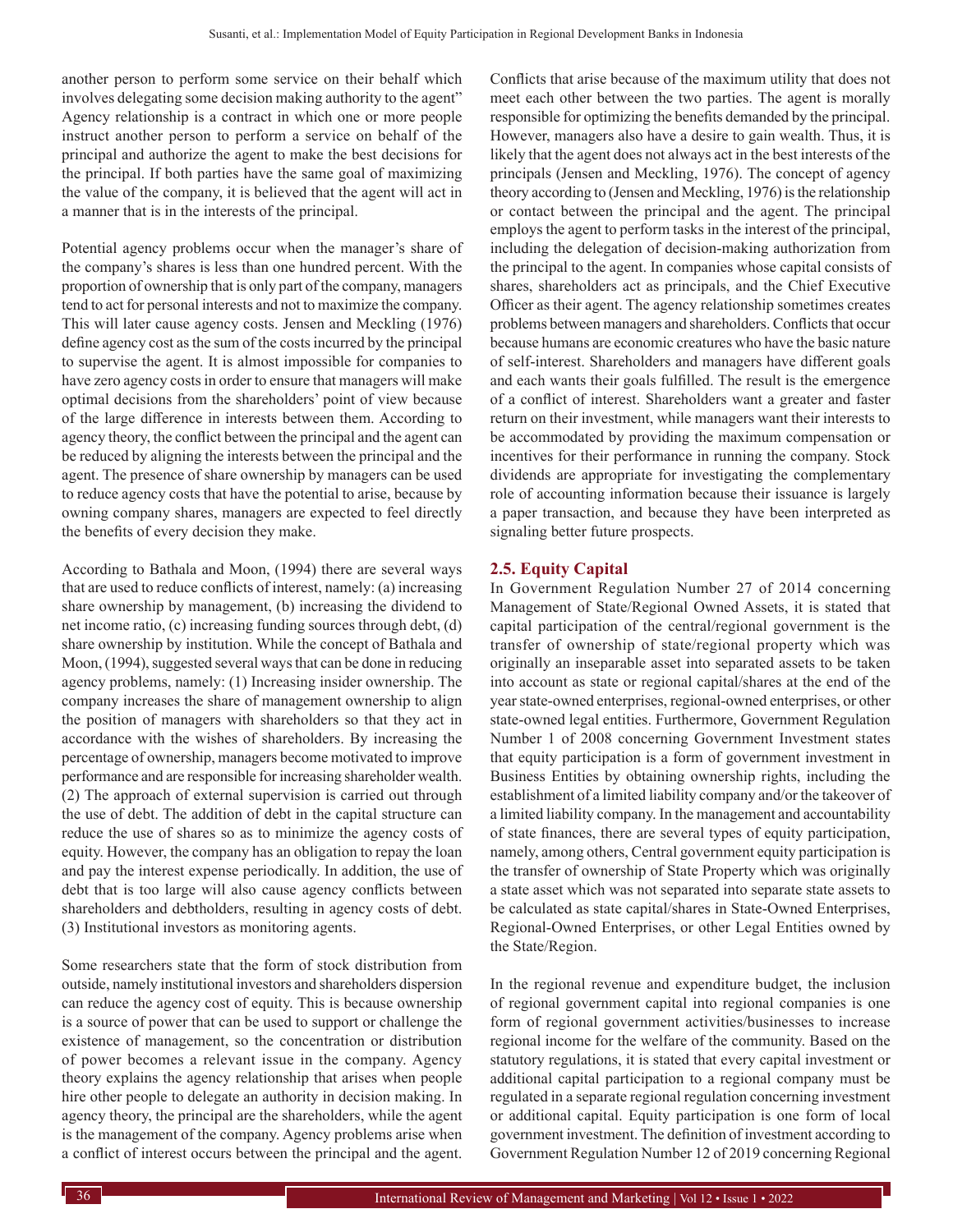Financial Management is the use of assets to obtain economic benefits such as interest, dividends, royalties, social benefits, and/or other benefits so as to improve the government's ability to provide services to the community. The consistent implementation of investment in the form of equity participation according to Korkeamaki and Moore (2003) will support the growth of capital ownership well in a company.

#### **2.6. Previous Research and Originality**

The originality in this research is the contribution in the form of a model for implementing local government capital participation to PT Bank Pembangunan Daerah optimally in accordance with the provisions in the regulations governing regional capital participation which in previous studies have not found many formulations of the ideal equity participation model for improving share ownership structure at PT Bank Pembangunan Daerah in Indonesia.

Research related to investment, equity participation and investment development of regional development bank equity participation has been widely carried out by previous researchers. The research of Korkeamaki and Moore (2003) explains many things about convertible bond financing in investment in regional banking companies. Furthermore, research by Alpenberg and Karlsson, (2019) explains that the most dominant concept of capital investment carried out by the Swedish government is the rate of return on internal loans and the payback method. Research related to venture capital investment by Guo and Jiang, (2013) contributes to research related to the contribution of capital investment related to the development of entrepreneurial capital structure in China and related to the development of research and development on the part of banking companies on the evaluation of local banking products. Research (Zhang, 2012) on Venture Capital Investment Selection Decision-Making Base on Fuzzy Theory contributes to research explaining that research and development by banking companies on the evaluation of local banking products plays an important role in the sustainability of the investment control system.

Another study was conducted by Sevilir (2010), which discussed the efforts of local banking companies to prioritize the role of human resources in the development of local banking investment. Iyer et al. (2012), in their previous research discussed the concept of decision making in banking capital investment. The research entitled "The effect of a decision aid on risk aversion in capital investment decisions" is a study that can provide a lot of information about decisions in capital investment that greatly affect the capital development of banking companies. Paquin et al. (2016), focused more on Project Efficiency Management and Project Risk Management Programs and the research of Menezes et al. (2015), contributed to explaining the solution to capital investment planning problems by considering the stages of capital investment planning.-the transitional stage with the term Capital Investment Planning and research by Chaudhuri et al. (2010), has a version that also makes a good contribution to investment banking research by developing the concept of Investments in the Indian manufacturing sector.

In another study, Jackson and Keune (2013), providing an overview of the role of decision-making in capital investment, research by Zasada et al. (2015), supports previous research on the development of local banks which focused more on Rural Development Policy in the field of capital investment in banking companies. Furthermore, research by Paravisini et al. (2008), entitled "Local Bank Financial Constraints and Firm Access to External Finance" explains the financial constraints experienced by regional banks, and then contributes in the form of strategy formulations that can be implemented by regional banks to provide banking products in the field of credit. Collender and Shaffer (2003), also provide an overview in research on how to structure regional banks by changing the working behavior of banking organizations. The focus of the research is more on how changes in the banking organization can affect policy efforts to structure the work system of the regional government. Koller (2007), in his research "The World's Local Bank": Globalization as a Strategy in Corporate Branding Discourse, provides information that in terms of regional banking it is also known as branding. The intended branding is expected to help banks to expand more in offering their products to the public.

Farragher et al., (2007), also explained that it is necessary to have a performance audit for capital investment in banking organizations in order to provide information in the form of periodic evaluation results in the banking work system. Yu (1998), in his research also provides an explanation and support for the concept of changes in investment structure or capital structure that can affect regional sectoral economic growth. Collender and Shaffer (1886), in his research entitled "Local bank office ownership, deposit control, market structure, and economic growth" explains the problem of mergers between local banks which are not expected to affect the regional economy. In certain cases, local bank mergers are one of the solutions for strengthening capital or investment in the regions. Schilder (2006), put forward the concept in his research entitled "Does Venture Capital investment really require spatial proximity? An empirical investigation" with a contribution explaining that capital investment in banking is related to personal closeness in a social relationship. The researcher explains that investment matters are behavioral matters that can provide encouragement or not in planning to make a decision in the organization. Furthermore, Bertrand (2000), explains that capital investment in banking is more focused on efforts to stabilize the capital structure of regional banks. Furthermore, Bos and Kool (2004), provide an overview related to the development of the concept of efficiency strategy in the capital investment system in banking. Implementation is related to capital investment, often overriding efficiency, causing capital investment to function less well. Alkaraan and Northcott (2006), in a research entitled "Strategic capital investment decision-making: Arole for emergent analysis tools? A study of practice in large UK manufacturing companies" contributes to how capital investment decisions are prepared based on the main strategy to increase the strengthening of the economic structure in the manufacturing sector. Hilary (2006), also provides an explanation that capital investment is the main strength in the banking capital structure.

# **3. RESEARCH METHOD**

This study uses a qualitative method where to get the real picture by developing a process analysis using direct data sources. Bogdan and Biklen (2007), stated that qualitative research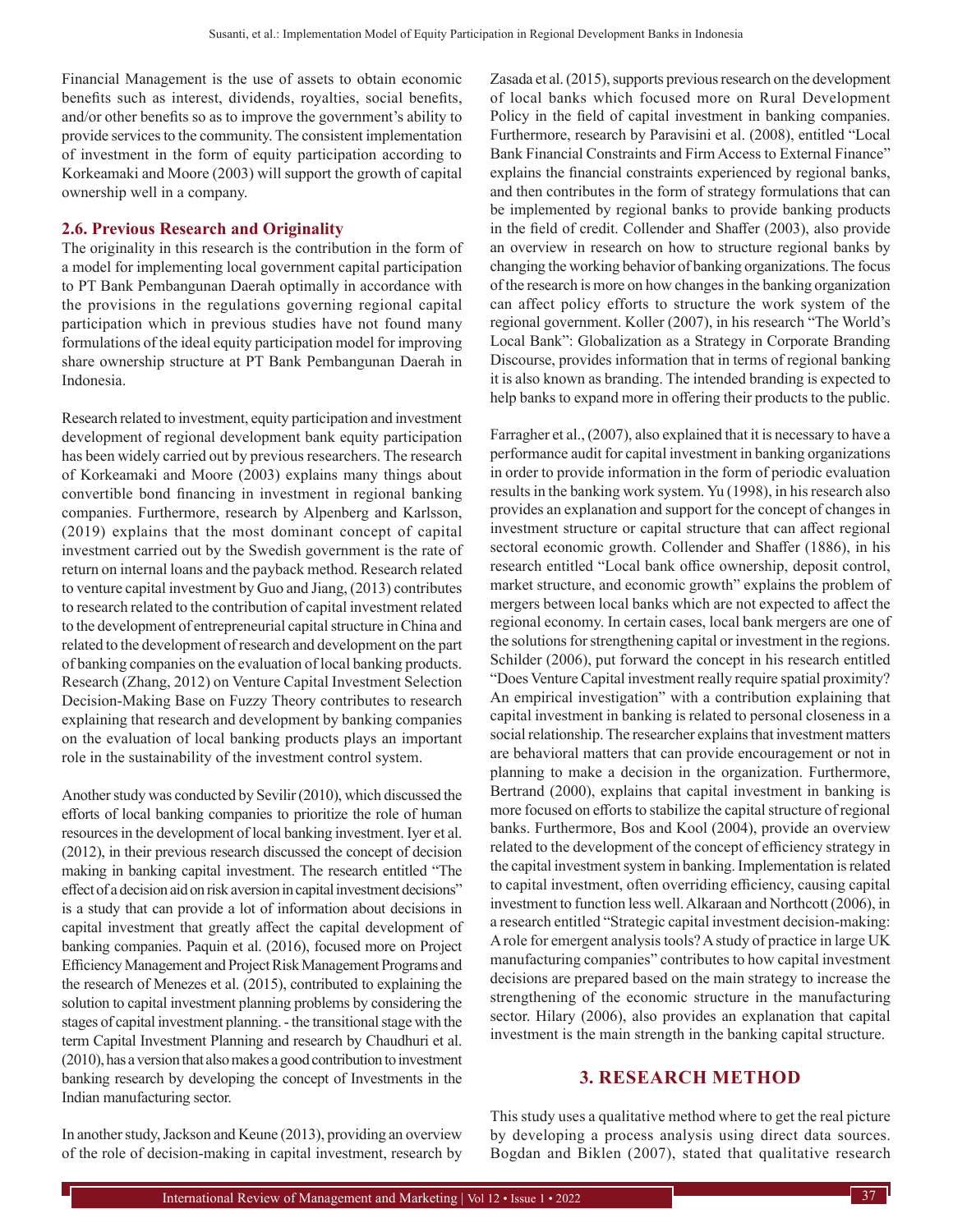has an actual setting as a direct data source and the researcher is the key instrument, qualitative research is descriptive, the data collected is in the form of words or pictures not numbers, qualitative researchers are more concerned with the process than just the results or products, and qualitative researchers tend to analyze their data inductively. Creswell (2009) states the research process involves questions and procedures that arise, data is usually collected in a participant setting, data analysis is constructed inductively from specific to general themes, and the researcher makes interpretations about the meaning of the data. The final written report has a flexible writing structure. Furthermore, Saldana (2011) states that qualitative research is a general term for various approaches and methods to study natural social life.

The information or data collected and analyzed is primarily (but not exclusively) non-quantitative, consisting of textual materials such as interview transcripts, field notes, and documents, and/or visual materials such as artifacts, photographs, video recordings and Internet sites, documenting experiences human beings about others and/or self in social action and reflexive states. Creswell (2009) states the research process involves questions and procedures that arise, data is usually collected in a participant setting, data analysis is constructed inductively from specific to general themes, and the researcher makes interpretations about the meaning of the data. The number of informants in this study were 27 people, consisting of 25 informants who were classified as Regional General Treasurers or Regional Financial Management Officers from the Provincial/Regency/City Governments of Bengkulu Province and Central Sulawesi Province, plus the President Director of PT Bengkulu Regional Development Bank and Deputy Commissioner of Shareholders of PT Bengkulu Regional Development Bank.

## **4. RESULTS AND DISCUSSION**

#### **4.1. The Findings**

Based on the results of research on the competitive advantage of regional development banks in achieving the performance target of implementing local government equity participation in the category of commercial banks based on business activity 1 in Indonesia, it is concluded that the results of the study are as follows: (1) implementation of equity participation in terms of competitive advantage (low cost strategy), product differentiation strategy and focus strategy) at PT Bank Pembangunan Daerah (the period of October 2020 is still in the category of Commercial Banks Based on Business Activities I) are as follows, regulatory competitive advantage is seen from the substance of the low cost strategy of 25 (twenty five) general treasurers Regional Finance Management Officers, there are 20 (twenty) Regional General Treasurers stating that the implementation of competitive advantage seen from the substance of the low cost strategy is still not optimal (80% Informants), and 5 (five) regional general treasurers as Regional Financial Management Officers explained that currently there is no implementation of a low-cost strategy in the series of capital participation processes carried out by PT Bank Pembangunan Daerah, both in the Bengkulu Province working area and in the Central Sulawesi Regional Development Bank work area (20% Informants).

The results of the research related to competitive advantage analysis are seen from the substance of the product differentiation strategy of 25 (twenty five) regional general treasurers as Regional Financial Management Officers, there are 12 (twelve) Regional General Treasurers as PPKD stating that the implementation of competitive advantage is seen from the substance of the product differentiation strategy still not optimal, 48% of informants), and 13 (thirteen) Regional General Treasurers as Regional Financial Management Officers explained that currently there is no product differentiation strategy found in the series of capital participation processes carried out by PT Bank Pembangunan Daerah, either PT Regional Development Banks in the Bengkulu Province working area and PT Regional Development Banks in Central Sulawesi working areas (52% Informants).

The results of the research related to competitive advantage analysis seen from the substance of the focus strategy of the research results can be explained that of the 25 (twenty five) Regional General Treasurers as Regional Financial Management Officials who are used as research informants, 23 (twenty three) regional general treasurers stated that the implementation of competitive the advantage seen from the substance of the focus strategy is still not optimal (92% of informants), and 2 (two) Regional General Treasurers explained that currently there is no focus strategy at all in the series of capital participation processes carried out by PT Bank Pembangunan Daerah, either PT Bank Pembangunan Daerah in the working area of Bengkulu Province and PT Bank Pembangunan Daerah in the working area of Central Sulawesi (8% of Informants).

The best implementation model to build the integration of the provincial/district/city government capital participation system into PT Bank Pembangunan Daerah in an optimal and regulatory manner with operations: Phase 1, capital participation management is integrated with regional regulations on RPJMD, Restra SKPD documents, and RKPD documents. Phase 2, the management of equity participation is implemented in regional regulations concerning APBD, then realized and evaluated in the general meeting of shareholders and/or other coordination meetings. The Regional Regulation on Equity Participation is only for the legal basis for realization which is then strengthened by a regional head regulation as the basis for realization which ensures how much the value of capital participation is realized in actual conditions. The allocation of capital investment expenditure in this study found interesting phenomena, among others, there was an allocation of capital participation expenditure which was realized that was not the same as the total allocation of capital participation in the APBD of the year concerned.

In theory, the cost leadership strategy emphasizes efforts to produce standard products (same in all aspects) at a very low cost per unit. These products (goods/services) are usually aimed at consumers who are relatively easily affected by price shifts or use price as a decision-making factor (Porter, 1985). In general, in the working area of PT Bank Pembangunan Daerah Bengkulu, a low cost strategy in implementing equity participation has not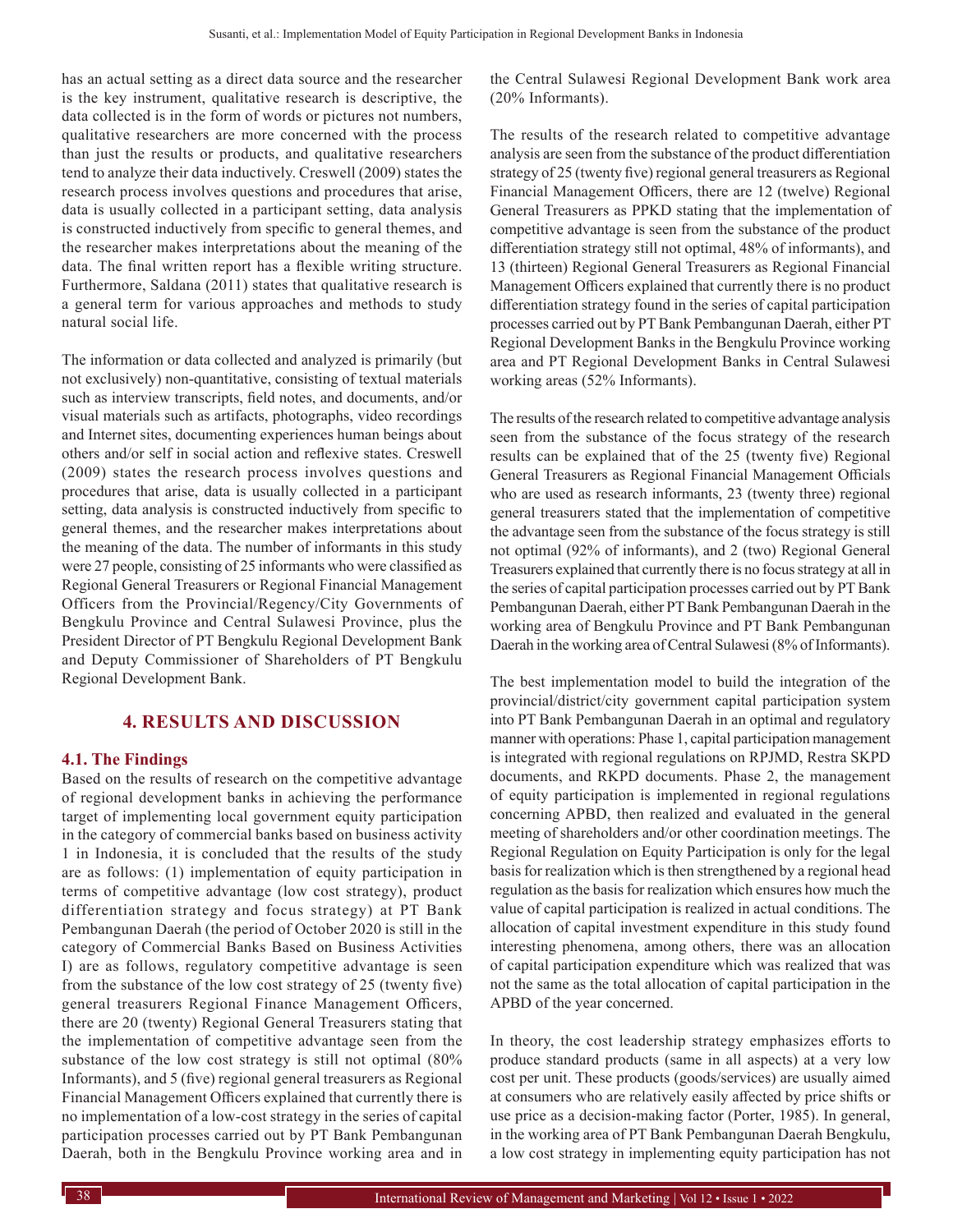been found in official documents such as the annual report and the annual report on the implementation of governance which are officially presented by PT Bank Pembangunan Daerah Bengkulu. This condition is reinforced by the results of interviews with the Regional General Treasurer in Bengkulu Province, including the North Bengkulu Regency General Treasurer with the initials "F" which states that:

".Bank Bengkulu only pursues the implementation of the Regional Regulations on the Capital Statement but has never informed what this product is like (capital participation), that's why I say it's only our obligation because as shareholders, the two are compelled because we already have local regulations. We enter the fund it is considered "turn off the money." First, there are insignificant dividends to be used in development in the current year. Second, New dividends can be used next year. Actually, at this time there must be synchrony between the Regency/City APBD and the Province, because our APBD is evaluated by the Province. When we discuss the APBD for the coming year or the current year (when it changes), we think about how we can find a source of funds for equity participation." (Source: Informant initials "F").

Equity participation by PT Bank Pembangunan Daerah Bengkulu according to the Regional General Treasurer of the North Bengkulu Regency Government has not been seen as one of the products that must be widely marketed, with the substance of the offer that can explain competitive advantages if the local government invests capital participation in PT Bank Pembangunan Bengkulu area. This condition also occurs in the Bengkulu City Government, the information obtained through the Bengkulu City Government Regional General Treasurer with the initials "AG" is as follows:

".BPD never informed that the dividend calculation was that much. Such as BPD profits of several trillions in 1 year, dividends distributed in so many, the allocation of half dividends for what has never been told. There is absolutely no standard explanation for capital participation products from the BPD, so that every time the general meeting of shareholders we feel that there are many things that cannot be explained, especially those related to the SCR, so that many of the Mayor's needs are not the same as the BPD policies, this condition makes the relationship between the regional government and the BPD getting worse from year to year." (Source: Informant initials "AG").

The Regional General Treasurer of the Bengkulu City Government, did not find any implementation of the cost leadership strategy from PT Bank Pembangunan Daerah Bengkulu (during the period of capital participation in accordance with regional regulations). In theory, the company's strategy to sell its products and services to consumers at lower prices compared to its competitors is an indicator of the implementation of a cost leadership strategy, in practice the management of capital participation has not yet detailed explanations and rules of the game so that the Regional Government Budget Team at the time of the APBD discussion deems it necessary that capital participation is not a product of regional needs that must be owned but an obligation that is burdensome to the region, because there are regional regulations that regulate the stages in the implementation of capital participation for 5 years.

The capital investment is then judged by the regional government to be increasingly unpopular when every year a large amount of budget must be realized and then it is considered a burden on the APBD. Dividends obtained from the total amount of equity participation are also considered insignificant for financing development in the current year and in n+1 years. The management of capital investment with a certain value for regions with low fiscal capacity, asks for a big commitment from the regional government so that they can actually realize the value of capital participation in PT Bank Pembangunan Daerah Bengkulu in accordance with the Regional Regulation on Equity Participation. The conditions referred to are in line with those described by the Regional General Treasurer as PPKD of the Mukomuko Regency Government with the initials "AS" as follows:

".I think all regional heads in all provinces are committed to growing their own banks, but for implementation, on average, they are not too committed, but on average they are all willing to invest. The only problem is that we from Mukomuko are still a developing area that still focuses on building access roads. Dividends are also used because PAD is an absolute calculation but next year because dividends are not used in the current year. Mukomuko already has the latest 2020 regional regulation, if I'm not mistaken PM to Bank Bengkulu up to 20 M, if it's forced like that it's also not evenly distributed, ma'am, at the time of the general meeting of shareholders the Governor's position to pursue it can also participate, this is different between districts/ cities some are so far away. If the peg has to chase 1 T, it will be difficult because of the condition of each region's ability. This strategy may not have been conveyed from the Governor's side in the general meeting of shareholders, on the other hand, the technical details of capital participation have not been properly socialized to each local government, especially the superiority of the product which is then converted into local government share ownership in Bank Bengkulu, until now. This is when the transition to leadership changes in the regional government must be re-submitted, the product of capital participation from BB has the advantage where and what kind of benefits, and whether the product is superior from what side and so on, so that the DPRD and the new Regional Head do not propose a sudden withdrawal of the value. the capital investment that has been invested in BB." (Source: Informant with initials "AS").

Equity participation is implemented based on the Regional Regulation on Equity Participation. Efforts to introduce systems and mechanisms that are not good from PT Bank Pembangunan Daerah have caused the discussion of budget planning for capital participation in the APBD/Amendment to the APBD in a less priority position. The support from the Regional Government Team and the DPRD Budget Agency is also not maximal in the Regency/City in Bengkulu Province, and even tends to be willing to withdraw the total capital participation in PT Bank Pembangunan Daerah in the 1<sup>st</sup> year of leadership of the Regional Head and the 1<sup>st</sup> year of DPRD periodization.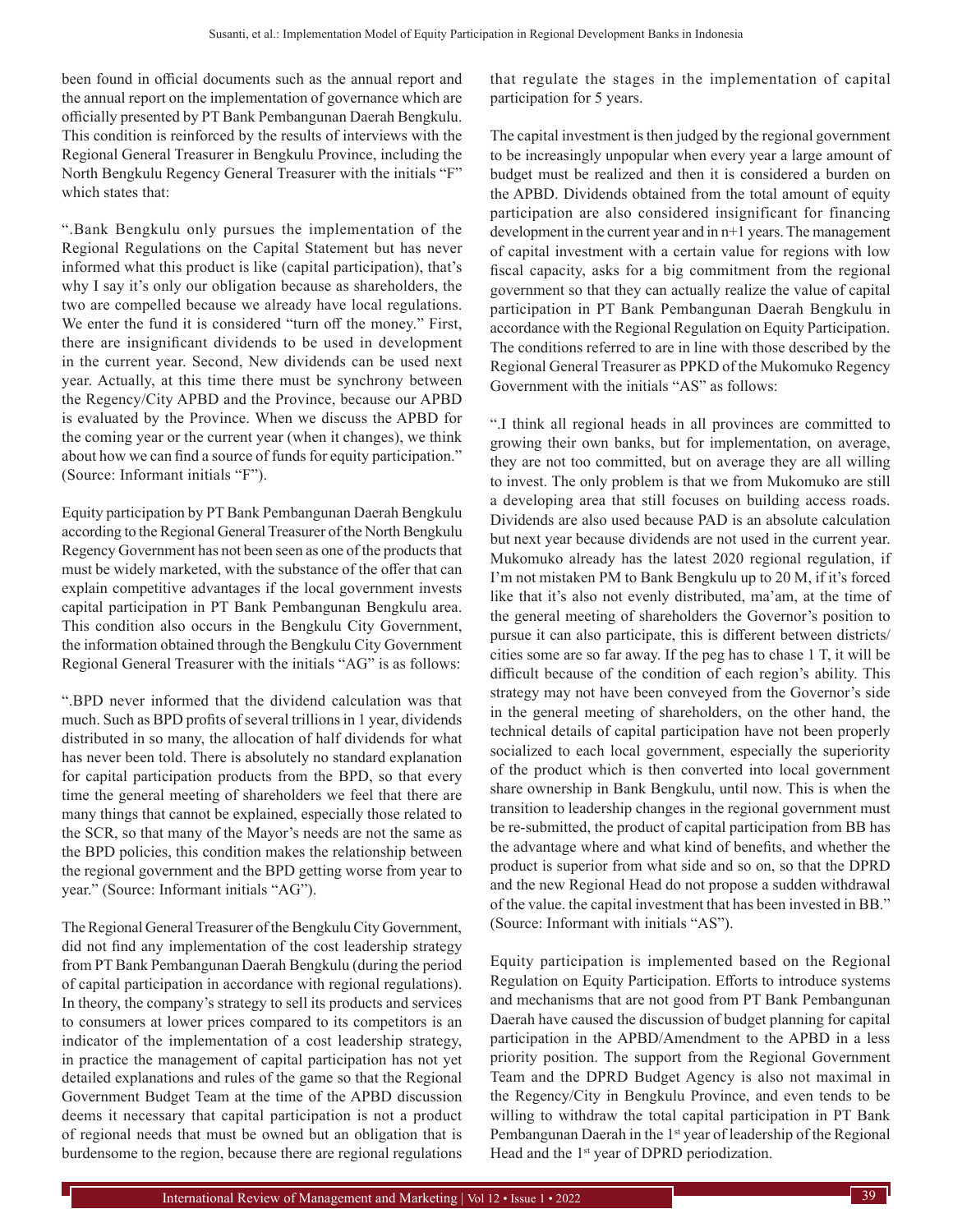In line with the context of the cost leadership strategy, the Regional General Treasurer of the Central Bengkulu Regency Government, the initials "WK" also conveyed the same problem related to the following substances:

"……Ignorance, incomprehension becomes indifference. If people don't know, they don't understand, they don't care what the product is. I think that from the beginning, even if you don't know, you are told, those who don't understand, you don't necessarily care, because before you equate perceptions, it's not that easy, it's similar to investment matters, it's rather materialistic, the important thing is to make money, it's stupid like that. Yes, so it's nice to have a snack and find the money, the macro isn't too high, they just need to show them the business plan can be rational, we can catch it in our brains, we can understand then put the money in. Yes, with impacts that are also leveraging factors, outside factors that influenced us, we think yesterday, of course, were not as smooth as we hoped, even though there were no results from the AGM. Because of that, the dividend had to be zeroed, right, the dividend was zero, because it was immediately included, I said it wasn't like that, sir, so if they cut off immediately, it won't be included in 2021. Equity participation is not given a detailed explanation, how much is the conversion of shares and the profit for the region from the dividend, when the dividend can be used, how much is the dividend and perhaps other advantages must be explained that can differentiate capital participation in BB from other commercial banks." (Source: Informant initials "WK").

Equity participation in Bengkulu Tengah Regency still requires further explanation, in connection with the priority of products that contain product superiority substances compared to products of equity participation in other banks other than regional banks. The dividend which was directly requested by PT Bank Pembangunan Daerah Bengkulu in 2019-2020 became the value of the capital participation in the year concerned, the objection was responded to by the Regional General Treasurer of the Central Bengkulu Regency Government because it was considered not in accordance with the procedures and not in accordance with the capital participation mechanism regulated in the Regency Regional Regulation. Bengkulu Tengah regarding Equity Participation. The cost leadership strategy is not found in the implementation of equity participation in the Central Bengkulu Regency Government.

# **5. DISCUSSION**

The Implementation Model of Regional Government Equity Participation in Regional Development Banks.

In general, the best model of equity participation found in this study is the model of equity participation that is integrated with the development planning system and priority budgeting system. The priority program and activity planning system is contained in the Regional Regulation document concerning the Regional Medium-Term Development Plan which is then implemented in the form of a strategic plan document and a Regional Government Work Plan document which is prepared as a derivative of the regional regulation on the Regional Medium-Term Development Plan which is then used as a reference document. preparation of KUA-PPAS APBD of the year concerned. This model was mentioned by the informant as an ideal implementation model because it is measurable because it is included in a comprehensive local government planning and budgeting system. Regional regulations concerning capital participation by the Regional General Treasurer are explained in more detail with an emphasis on the availability of implementing regulations, not on regulations that position capital participation in the development priority scale of the mandatory affairs of regional investors. The current conditions that occur have not been fully integrated into the medium-term development planning system with the implementation mechanism of regional capital participation. This system must then be thoroughly improved so that it does not raise many questions related to the still less than optimal role of PT Bank Pembangunan Daerah in disseminating the competitive advantage model capital investment



**Figure 1:** Implementation model of regional government equity participation

evaluated in the general meeting of shareholders and/or other coordination meetings. Regional Regulations concerning Equity Participation are only for the legal basis of budget allocations for a period of 5 (five) years. The Regional Head Regulation concerning Equity Participation is prepared as the basis for the realization of annual capital investment expenditure in the APBD to PT Bank Pembangunan Daerah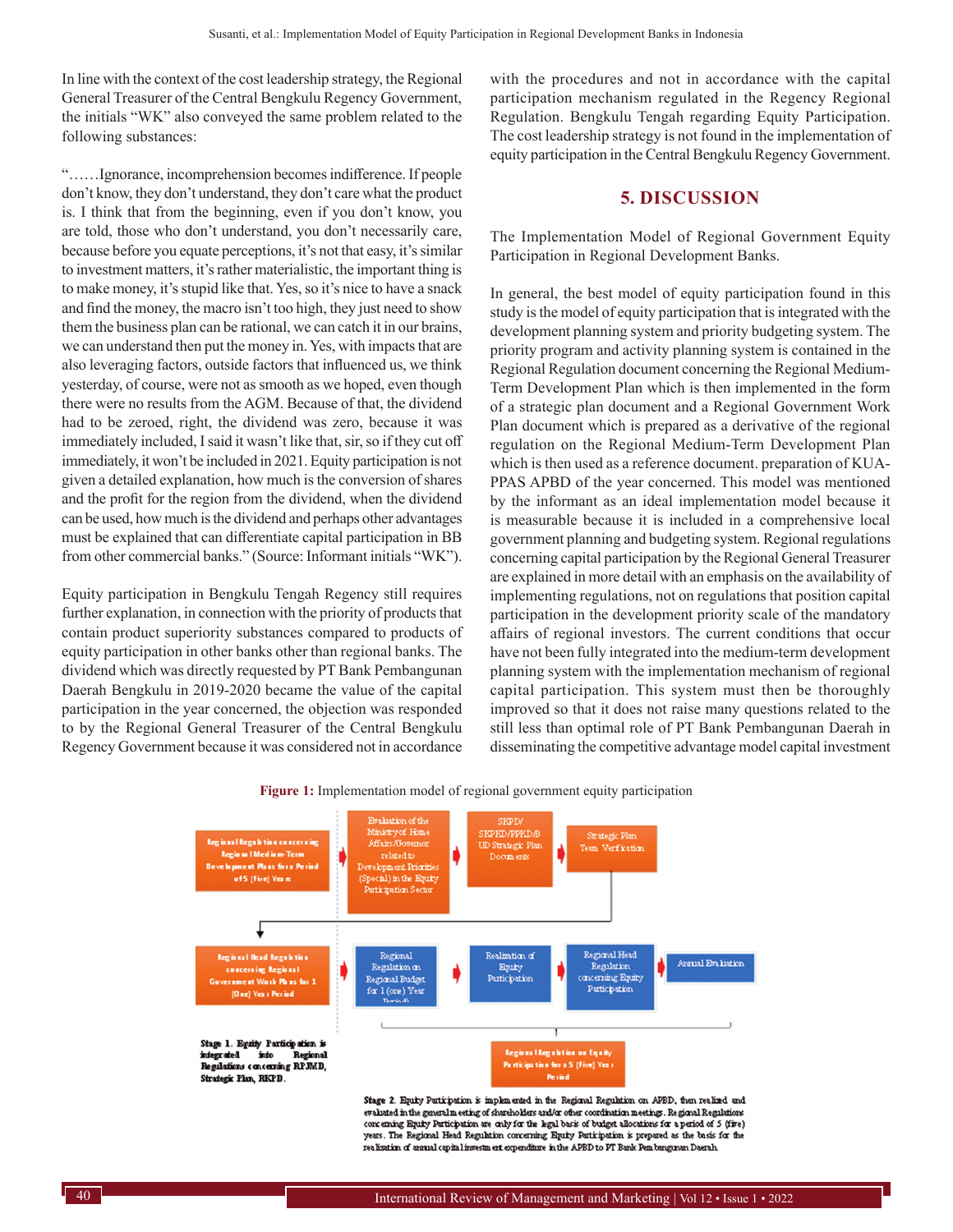product with 3 (three) substances supporting the analysis study, namely cost leadership strategy, product differentiation strategy, and strategy. focus. In general, when capital investment is included in the expenditure priorities in the planning document, the budgeting mechanism will run consistently with the mediumterm planning document.

The equity participation paradigm that is connected to the planning system and budgeting system provides new inputs for improving the implementation system for local government equity participation to PT Bank Pembangunan Daerah in Indonesia. The model formulated with a more comprehensive approach is seen as capable of strengthening the performance system of regional equity participation to PT Bank Pembangunan Daerah. Capital participation expenditures in the priority scale of regional medium-term planning documents are more likely to ensure that the availability of the budget has been well planned within a period of 5 years. The equity investment model built by the researcher can be seen in Figure 1.

# **6. CONCLUSION**

The results of regulatory research conclude that competitive advantage is seen from the substance of the low cost strategy of 25 Regional General Treasurers as Regional Financial Management Officers, there are 20 (twenty) Regional General Treasurers stating that the implementation of competitive advantage is seen from the substance of the low cost strategy. still not optimal (80% of informants), and 5 (five) Regional General Treasurers as Regional Financial Management Officers explained that currently (existing) there was no implementation of low-cost strategies in the series of processes for capital participation in the work area carried out by the parties. PT Bank Pembangunan Daerah Bengkulu and in the work area of PT Bank Pembangunan Daerah Sulawesi Tengah (20% of Informants). Regulatory competitive advantage is seen from the substance of the product differentiation strategy of 25 (twenty five) Regional General Treasurers as Regional Financial Management Officers, there are 12 (twelve) Regional General Treasurers stating that the implementation of competitive advantage seen from the substance of the product differentiation strategy is still not optimal (48% of Informants), and 13 (thirteen) Regional General Treasurers as Regional Financial Management Officials explained that currently (existing) there is no product differentiation strategy found in the series of capital participation processes carried out by PT Bank Pembangunan Daerah, either PT Regional Development Banks in the working area of Bengkulu Province and PT Regional Development Banks in the working area of Central Sulawesi Province (52% of Informants).

The results of the research that are specific are the best implementation models to build the integration of the provincial/ district/city government capital participation system into PT Bank Pembangunan Daerah in an optimal and regulatory manner with operations, namely: phase 1, capital participation management is integrated with regional regulations on RPJMD, Restra documents SKPD, and RKPD Documents. Phase 2, the management of equity participation is implemented in regional regulations concerning APBD, then realized and evaluated in the general meeting of shareholders and/or other coordination meetings. The Regional Regulation on Equity Participation is only for the legal basis for realization which is then strengthened by a regional head regulation as the basis for realization which ensures how much the value of capital participation is realized in actual conditions. The allocation of capital investment expenditure in this study found interesting phenomena, among others, there was an allocation of capital participation expenditure which was realized that was not the same as the total allocation of capital participation in the APBD of the year concerned.

# **REFERENCES**

- Alkaraan, F., Northcott, D. (2006), Strategic capital investment decisionmaking : A role for emergent analysis tools ? A study of practice in large UK manufacturing companies. The British Accounting Review, 38, 149-173.
- Alpenberg, J., Karlsson, F. (2019), Resource allocation and capital investment practice in swedish local governments : Amessy business. Journal of Business Research, 101, 1-9.
- Bathala, C.T., Moon, R. (1994), Managerial ownership, debt policy, and the impact of intitutional holdings : An agency perspective. Financial Management, 23(3), 38-50.
- Bertrand, R. (2000), Capital Requirements and Bank Behaviour : Empirical Evidence For Switzerland. Freiberg Working Papers. Econstor. Gerzensee: Swiss National Bank, Study Center Gerzensee.
- Bogdan, R.C., Biklen, S.K. (2007), Qualitative research for education. In: Burvikovs, A.E., editor. An Introduction to Theory and Methods. United Kingdom: Pearson Education, Inc.
- Bos, J.W.B., Kool, C.J.M. (2004), Bank Efficiency : The Role of Bank Strategy and Local Market Conditions. Quantitative Risk Management, 30, 1-24.
- Chaudhuri, A., Koudal, P., Seshadri, S. (2010), Productivity and capital investments : An empirical study of three manufacturing industries in India. IIMB Management Review, 22(3), 65-79.
- Collender, R.N., Shaffer, S. (2003), Local bank office ownership, deposit control, market structure, and economic growth. Journal of Banking and Finance, 27, 27-57.
- Creswell, J.W. (2009), Research Design-qualitative, Quantitative, and mixed Approaches. In Research Design Qualitative Quantitative and Mixed Methods Approaches. Vol. 3. United States: SAGE Publications Inc. p260.
- David, F.R. (2011), Strategic Management Concepts and Cases. Vol. 28. New Jersey: In Pearson Education, Inc.
- Freeman, R.E. (1984), Strategic Management: A Stakeholder Approach. London, Melbourne, Toronto: Pitman Boston.
- Farragher, E.J., Kleiman, R.T., Sahu, A.P. (2007), Current capital investment practice. The Engineering Economist : AJournal Devoted to the Problems of Capital Investment, 44, 37-41.
- Guo, D., Jiang, K. (2013), Venture capital investment and the performance of entrepreneurial firms : Evidence from China. Journal of Corporate Finance, 22, 375-395.
- Hilary, G.C.B. (2006), Accounting quality and firm-level capital investment. The Accounting Review, 81(5), 963-982.
- Iyer, G., Mcbride, D., Reckers, P. (2012), The effect of a decision aid on risk aversion in capital investment decisions. Advances in Accounting, Incorporating Advances in International Accounting, 28(1), 64-74.
- Jackson, S.B., Keune, T.M. (2013), Debt, equity, and capital investment. Journal of Accounting and Economics, 56(2), 291-310.
- Jensen, M.C., Meckling, W.H. (1976), Theory of the firm : Managerial behavior, agency costs and ownership structure. Journal of Financial